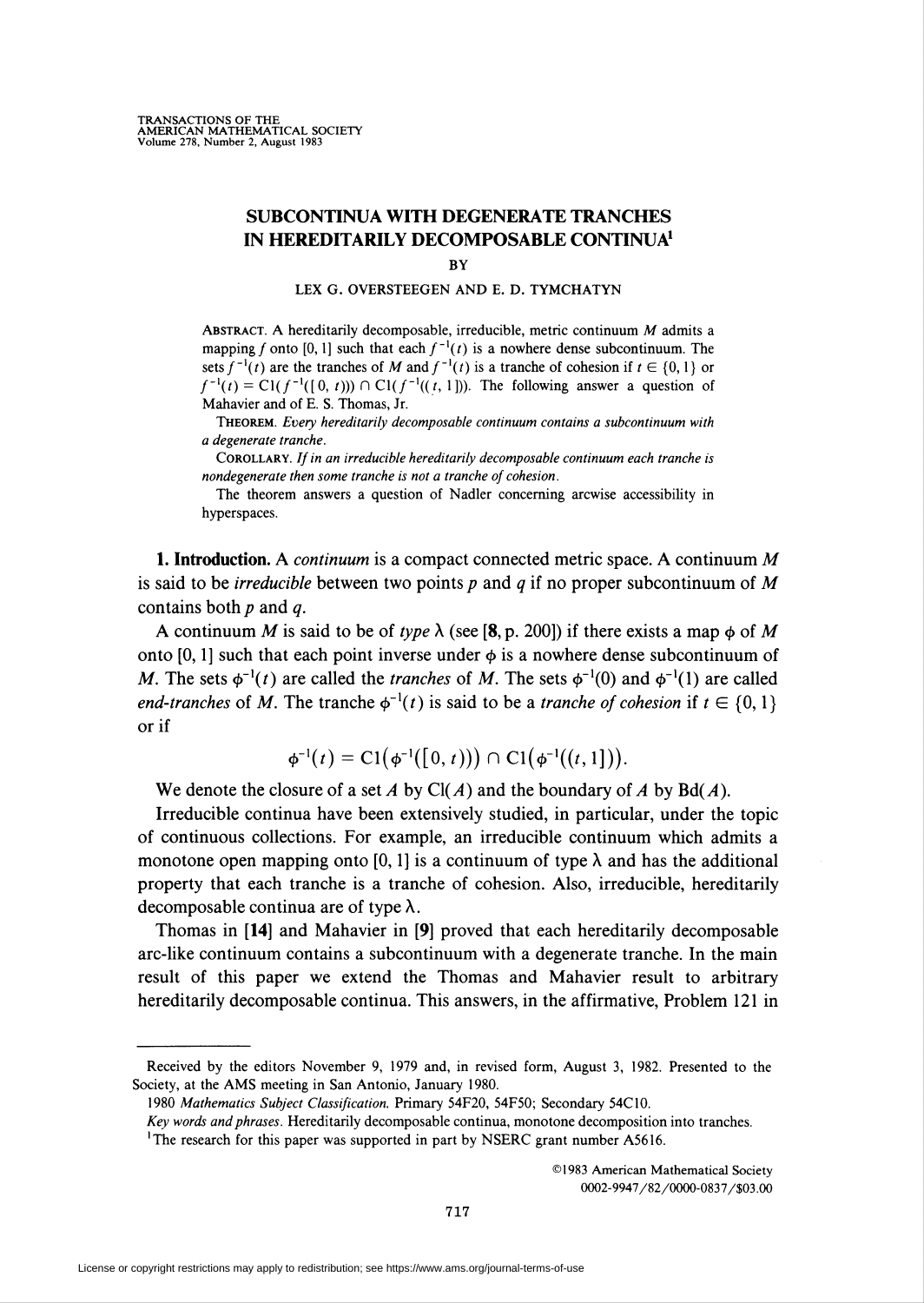the University of Houston problem book (due to Mahavier). Our methods are patterned on those used by both Thomas and Mahavier. These methods are abstracted from a proof of Henderson [4].

To prove the existence of an indecomposable continuum, one constructs a sequence  $O_i$  of open covers such that  $O_{i+1}$  "folds" in  $O_i$ . The notion of folding in chain covers is intuitively clear. A large part of this paper is devoted to a definition of folding in covers whose nerves are arbitrary polyhedra.

In 1935 Knaster [6] constructed a monotone, open mapping of a certain irreducible continuum onto [0, 1] such that each point inverse is nondegenerate. Dyer proved in [2] (see [7] for a simple proof) that each such mapping has a dense  $G_8$  of indecomposable point inverses. As a corollary to our main theorem we complement Dyer's theorem by proving that if M is a continuum of type  $\lambda$ , such that each tranche is nondegenerate and is a tranche of cohesion, then  $M$  contains indecomposable subcontinua of arbitrarily small diameters. Also, as a corollary to our main result we obtain an affirmative solution to a question of Nadler [12] concerning arcwise accessibility in hyperspaces.

2. Definitions and preliminaries. We let  $M$  be a continuum with a fixed but arbitrary metric d. If  $\mathfrak{N}$  is a collection of subsets of M and  $A \subset M$  we set

$$
S^1(A, \mathcal{U}) = S(A, \mathcal{U}) = \bigcup \{ U \in \mathcal{U} | U \cap A \neq \emptyset \}
$$

and, inductively,

$$
S^{n}(A, \mathfrak{A})=S(S^{n-1}(A, \mathfrak{A}), \mathfrak{A}).
$$

We let

$$
\mathfrak{A}^* = \{ S(U, \mathfrak{A}) \mid U \in \mathfrak{A} \} \quad \text{and} \quad \mathfrak{A}^{**} = \{ S^2(U, \mathfrak{A}) \mid U \in \mathfrak{A} \}.
$$

If  $\mathcal{U}$  and  $\mathcal{V}$  are two collections of subsets of X we say  $\mathcal{U}$  refines  $\mathcal{V}$  if for each  $U \in \mathcal{U}$  there exists  $V \in \mathcal{V}$  with  $U \subset V$ . If  $\mathcal{U} = \{U_{\nu} | \gamma \in \Gamma\}$  and  $\mathcal{V} = \{V_{\nu} | \gamma \in \Gamma\}$ and  $U_{\gamma} \subset V_{\gamma}$  for each  $\gamma \in \Gamma$ , then  $\mathcal{U}$  is said to be a *precise refinement* of  $\tilde{\mathcal{V}}$ .

A collection  $\mathcal U$  of sets is said to be *taut* if  $U, V \in \mathcal U$  with  $Cl(U) \cap Cl(V) \neq \emptyset$ implies  $U \cap V \neq \emptyset$ . The collection  $\mathcal{U}$  is said to be *coherent* if  $U, V \in \mathcal{U}$  implies there exists  $U_1 = U, U_2, \ldots, U_n = V$  in  $\mathcal{U}$  with  $U_i \cap U_{i+1} \neq \emptyset$  for each  $i = 1, \ldots, n$ – 1. If  $\mathcal{U}$  is a collection of open sets in a set M and  $U \in \mathcal{U}$  let

$$
i(U, \mathfrak{A}) = U \setminus \text{Cl}(\bigcup \{V | U \neq V \in \mathfrak{A}\}).
$$

If  $K \subset M$  is a continuum we say a collection  $\mathcal U$  of subsets of M strongly irreducibly covers K if  $\{C_l(U) | U \in \mathcal{U}\}\$ is an irreducible cover of K. Notice that if  $\mathcal{U}$  is an irreducible open cover of K then there exists an open, taut, precise refinement  $\mathcal V$  of  $\mathcal{U}$  such that V covers K and V is a strongly irreducible cover of K.

We shall need the following well-known result (see [8, p. 172]):

BOUNDARY BUMPING THEOREM. If  $K$  is a component of a proper open subset  $U$  of a continuum X then  $Bd(U) \cap Cl(K) \neq \emptyset$ .

REMARK. If  $M$  is a continuum which contains no indecomposable continuum of diameter less than  $\epsilon$  for some  $\epsilon > 0$  then M is one dimensional. To see this, let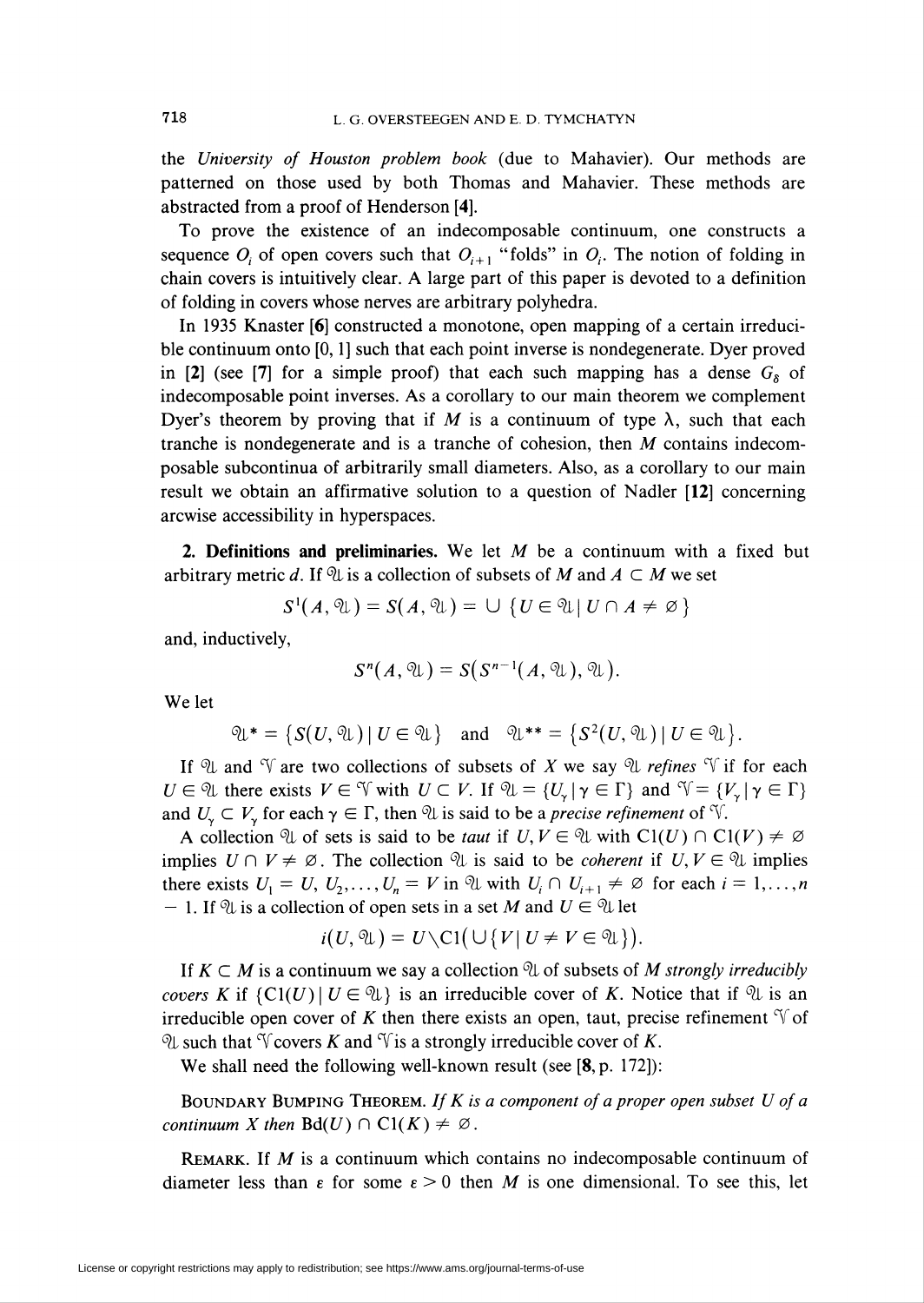$p \in M$  and let U be a closed neighbourhood of p of diameter less than  $\varepsilon$ . Then every component of U has dimension  $\leq 1$  by the theorem of Mazurkiewicz [10] that every continuum of dimension  $\geq 2$  contains an indecomposable continuum. Let f:  $U \rightarrow Y$ be the map that identifies components of U to points. Then dim  $Y = 0$  and f is a closed map. Then dim  $U = 1$  by the Hurewicz Theorem [5, VI, 7]. For the sake of geometric intuition the reader may suppose, therefore, that every open cover  $\mathcal{U}$  that will be needed for the proofs of the main results of this paper has nerve  $\mathfrak{N}(\mathfrak{A})$ which is a finite graph.

If  $K \subset M$  are continua then by a M-K-cover A we mean a taut collection of open sets in K which covers and strongly irreducibly covers K. If  $N \subset M$  are continua and A is a  $N-K$ -cover then A is a  $M-K$ -cover.

Let A be an irreducible open cover of a continuum M and let  $U, V \in A$  such that  $U \not\subset S^6(V, A)$ . Let  $\langle U, V \rangle$  be a subcollection of A such that

(1)  $U, V \subset \langle U, V \rangle$ ,

(2)  $\langle U, V \rangle$  is a cover of some subcontinuum K of M such that  $U \cap K \neq \emptyset \neq V$  $\cap K$ , and

(3) if  $W \subset \langle U, V \rangle$  is a cover of a subcontinuum L of M such that  $L \cap U \neq \emptyset$   $\neq$  $L \cap V$  and  $U, V \in W$  then  $W = \langle U, V \rangle$ .

If  $B = \langle U, V \rangle$  we call U the first link of B and write  $U = FB$ . Similarly, we call V the last link of B and write  $V = LB$ . We call a M-K-cover A a M-K-cover from FA to LA if FA, LA  $\in$  A and  $A = \langle FA, LA \rangle$ .

1. Note. Let A be an irreducible open cover of a continuum  $M$  and suppose  $U, V \in A$  such that  $U \not\subset S^6(V, A)$ . Since A is finite there exists a  $\langle U, V \rangle$  which need not, however, be unique. If N is a continuum in M such that  $N \subset \bigcup \langle U, V \rangle$  and  $N \cap U \neq \emptyset \neq N \cap V$ , let  $\langle \langle U, V \rangle \rangle$  be a M-N-cover which is a precise refinement of  $\langle U, V \rangle$  (we can show as before that  $\langle \langle U, V \rangle \rangle$  exists). For each  $W \in \langle U, V \rangle$  let W be the element of  $\langle\langle U, V \rangle \rangle$  which corresponds to W. Then  $\langle\langle U, V \rangle \rangle$  is a M-N-cover from  $U'$  to V'. It suffices to show that if K is a continuum in  $\bigcup \langle \langle U, V \rangle \rangle$  such that  $K \cap U' \neq \emptyset \neq K \cap V'$  and  $O \in \langle U, V \rangle \setminus \{U, V\}$ , then K  $\not\subset \bigcup (\langle U, V \rangle \setminus \{O' \} \rangle$ . If  $K \subset \bigcup (\langle U, V \rangle \setminus \{O' \} \rangle$ , then  $K \subset \bigcup (\langle U, V \rangle \setminus \{O \} \rangle$  and  $K \cap U \neq \emptyset \neq K \cap V$ , which contradicts the definition of  $\langle U, V \rangle$ .

We say that a N-K-cover B is embedded in a M-N-cover A if  ${S^3(U, B) \mid U \in B}$ refines A. If A is a M-N-cover from FA to LA, then we say a N-K-cover B is embedded in A from FA to LA if B is embedded in A, B is a N-K-cover from FB to LB, Cl(FB)  $\subset i(FA, A)$  and Cl(U)  $\subset i(LA, A)$  for some  $U \in B$ .

REMARK. If B is a N-K-cover embedded in a M-N-cover A from FA to LA then for each  $U \in A$  there exists  $W \in B$  such that  $Cl(W) \subset U$ .

**PROOF.** Without loss of generality  $FA \neq U \neq LA$ . Let  $V \in B$  such that  $V \subset$  $i(LA, A)$ . Since B is an irreducible cover of  $K \subset N$ , FB  $\subset i(FA, A)$ ,  $V \subset i(LA, A)$ and A is a M-N-cover from FA to LA, there exists  $x \in K \cap U \setminus \bigcup \{T \in A | T \neq U\}$ . Let  $W \in B$  such that  $x \in W$ . Then  $Cl(W) \subset U$ .

If it follows from the above Remark that if  $B$  is a N-K-cover embedded in the M-N-cover A from FA to LA and C is a K-L-cover embedded in B from FB to LB, then  $C$  is embedded in  $A$  from  $FA$  to  $LA$ .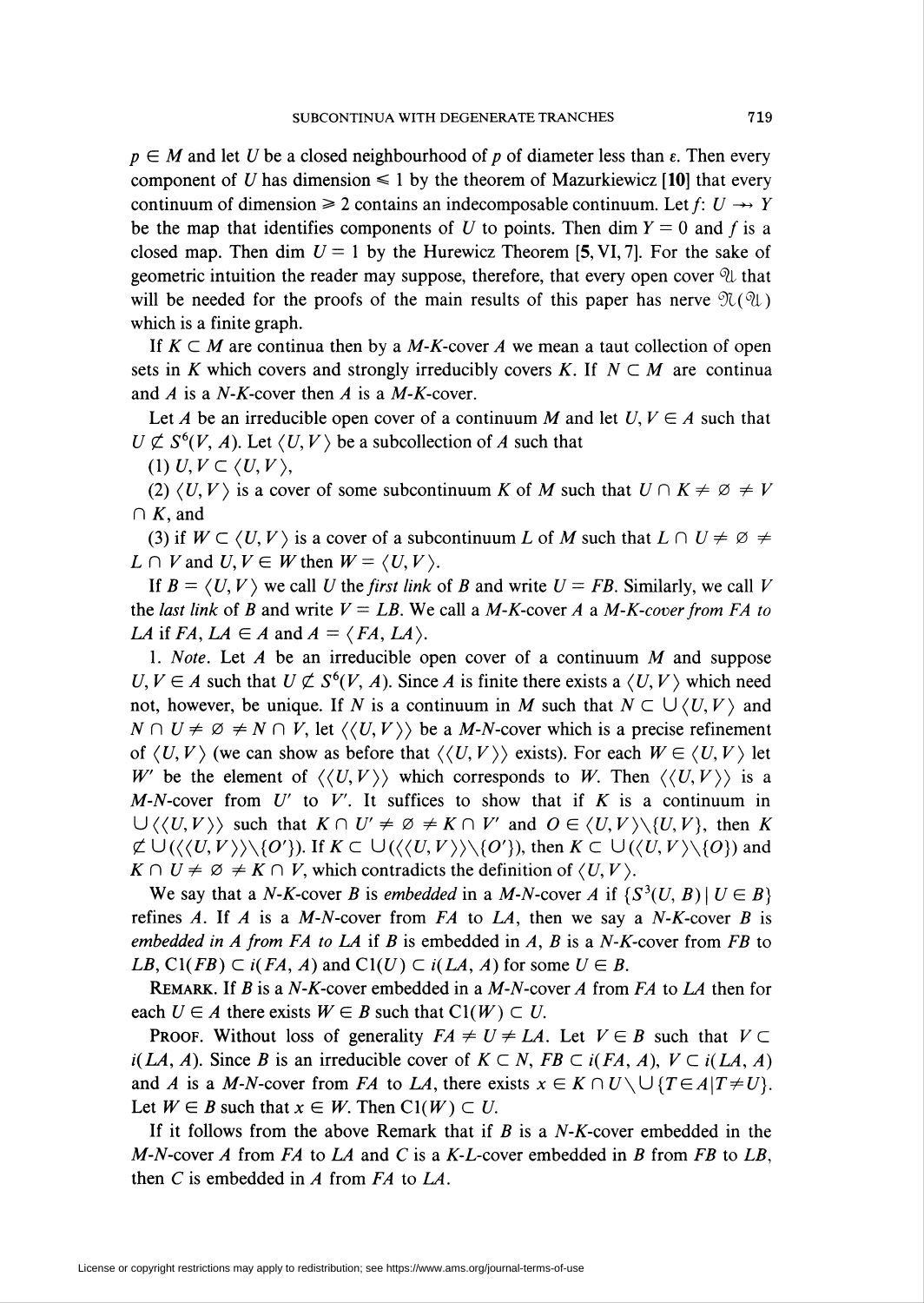2. Note. If A is a M-N-cover from FA to LA, then there exists for each  $\varepsilon > 0$ , by Note 1, a N-K-cover B of mesh less than  $\varepsilon$  embedded in A from FA to LA and  $Cl(LB) \subset i(LA, A).$ 

If A is a M-N-cover from  $FA$  to  $LA$  then by an endpiece T of A we mean a coherent subcollection of A which contains  $\{W \in A \mid W \subset S^3(LA, A)\}\$  and such that  $FA \cap \bigcup T = \emptyset$ . By fT we denote

$$
\{W \in T \mid W \cap Z \neq \emptyset \text{ for some } Z \in A \setminus T\},\
$$

and we call  $fT$  the first links of  $T$ .

Let B be a N-K-cover embedded in a M-N-cover A from FA to LA. Let S be an endpiece of A and let T be an endpiece of B. We say that T folds in S if  $Cl(LB) \subset \bigcup fS$ ,  $Cl(\bigcup fT) \subset \bigcup fS$ ,  $Cl(\bigcup T) \subset \bigcup S$ , and no coherent subcollection of  $\{W \in T \mid W \nsubseteq i(LA, A)\}\)$  contains both LB and an element of fT.

3. Lemma. Let B be a N-K-cover embedded in a M-N-cover A from FA to LA, let S be an endpiece of A and suppose  $\{W \in B \mid C\}(W) \nsubseteq i(LA, A)\}$  contains at least two maximal distinct coherent subcollections P and Q and elements  $U \in P$  and  $V \in Q$  such that  $Cl(U \cup V) \subset \bigcup fS$ . Then there exists a K-L-cover C embedded in A from FA to LA and an endpiece  $T$  of  $C$  such that  $T$  folds in  $S$ .

**PROOF.** Let  $\{U \in B \mid C\mathbb{1}(U) \not\subset i(LA, A)\} = R \cup R'$ , where R is the maximal coherent subcollection of  $\{U \in B \mid C\mathcal{U}\) \nsubseteq i(LA, A)\}$  which contains FB and  $R \cap R' = \emptyset$ . Let  $R'' = \{U \in R' \mid \text{Cl}(U) \subset \bigcup S\}.$ 

If  $R'' = R'$  let  $U \in R''$  such that  $Cl(U) \subset \bigcup fS$ . By Note 1 choose  $\langle FB, U \rangle \subset B$ , a continuum  $L \subset K \cap \bigcup \langle FB, U \rangle$  such that  $L \cap FB \neq \emptyset \neq L \cap U$ , and a K-Lcover  $C = \langle \langle FB, U \rangle \rangle$  from FC to LC with  $FC \subset FB$  and  $LC \subset U$ . Then C is embedded in A from FA to LA. Let T be the maximal coherent subcollection of C which contains LC and such that  $Cl(\cup T) \subset \cup S$ . Then  $Cl(\cup fT) \subset \cup fS \cap \cup R$ . To see this, let  $W \in fT$ . There exists  $Z \in C \setminus T$  such that  $Z \cap W \neq \emptyset$ . Let  $V \in A$ such that  $S^3(Z, C) \subset V$ . Since  $Cl(Z) \subset V$ ,  $V \notin S$ . Let  $V_1, \ldots, V_n \in S$  such that  $Cl(W) \subset V_1 \cup \cdots \cup V_n$ . Then  $V_i \cap V \neq \emptyset$  for each *i* and, hence,  $V_i \in fS$ . Hence, T folds in S.

If  $R'' \neq R'$ , let  $x_0 \in K \cap i(FB, B)$ . Then by the Boundary Bumping Theorem there exists a continuum  $K' \subset K \cap (\bigcup R \cup LA \cup \bigcup R'')$  such that  $x_0 \in K'$  and

$$
Cl(S(K', B)) \cap \cup R' \not\subset \cup S.
$$

Let  $B' \subset R'' \cup (A \setminus R')$  be an irreducible cover of K'. Let  $U \in B' \cap R''$  such that  $Cl(S(U, B)) \not\subset \bigcup S$ . Notice  $U \subset V$  for some  $V \in A \setminus S$ . Thus,  $Cl(U) \subset \bigcup fS$ . Choose  $\langle FB, U \rangle \subset B'$ , a continuum  $L \subset K' \cap \bigcup \langle FB, U \rangle \subset K$  such that  $L \cap FB$  $\neq \emptyset \neq L \cap U$ , and a K-L-cover  $C = \langle \langle FB, U \rangle \rangle$  from FC to LC such that  $FC \subset FB$ and  $LC \subset U$ . Then C is embedded in A from FA to LA. Let T be the maximal coherent collection of C which contains LC and such that  $Cl(UT) \subset \bigcup S$ . As above T folds in S.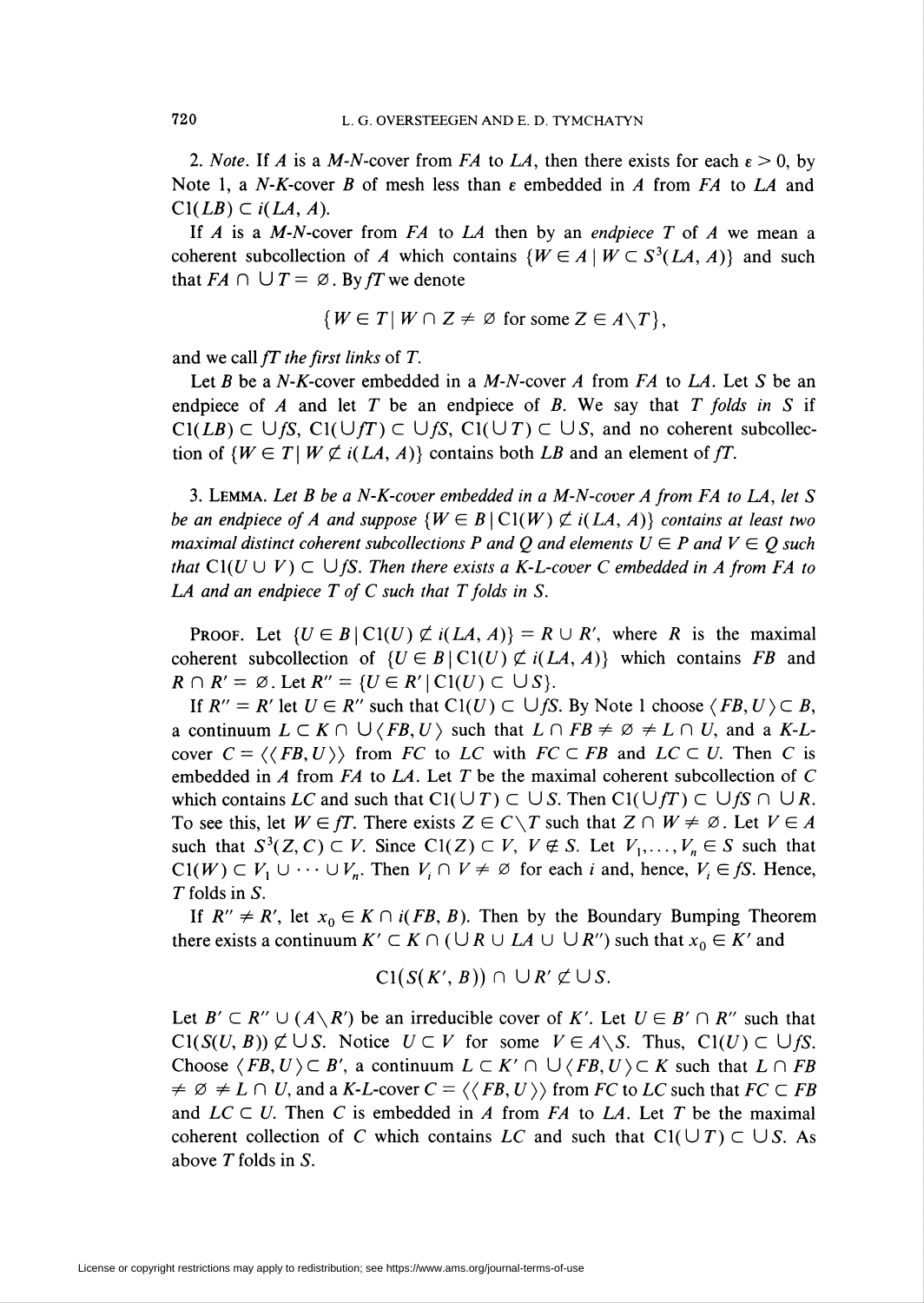The following is a variation on a theorem of Rogers [13] and Bellamy [1]:

4. LEMMA. Let  $M_0$  be a continuum. Suppose  $B_1, B_2,...$  is a sequence such that  $B_{i+1}$ is a M<sub>i</sub>-M<sub>i+1</sub>-cover embedded in the M<sub>i-1</sub>-M<sub>i</sub>-cover B<sub>i</sub> from FB<sub>i</sub> to LB<sub>i</sub>, and T<sub>1</sub>,  $T_2,\ldots$  is a sequence such that  $T_i$  is an endpiece of  $B_i$  and  $T_{i+1}$  folds in  $T_i$ . Then  $\bigcap_{i=1}^{\infty}$  ( $\bigcup$  { $U \in T_i$ }) contains an indecomposable continuum.

**PROOF.** By the Boundary Bumping Theorem there exists a continuum  $K_i$  in  $\cup T_i$ such that  $K_i$  meets  $f_i$  and  $LB_i$ . Then  $K_i$  also meets  $f_i$  and  $LB_i$  for  $j < i$ . Without loss of generality Lim  $K_i = K$ . Then K is a continuum,

$$
K\subset \bigcap_{i=1}^{\infty} \mathrm{Cl}\big(\bigcup \{U\in T_i\}\big)=\bigcap_{i=1}^{\infty} \big(\bigcup \{U\in T_i\}\big)
$$

and K meets Cl(  $\bigcup fT_i$ ) and Cl(  $LB_i$ ) for each i. So  $K \cap \bigcup fT_i \neq \emptyset$  for each i. Let h:  $[0, 1] \rightarrow [0, 1]$  be defined by

$$
h(x) = \begin{cases} 2x & \text{if } x \in [0, \frac{1}{2}], \\ 2 - 2x & \text{if } x \in [\frac{1}{2}, 1]. \end{cases}
$$

Define  $f_1$ : C1( $\cup T_1$ )  $\rightarrow$  [0, 1] to be a continuous function such that  $f_1^{-1}(0)$  =  $Cl(\bigcup fT_1)$  and  $f_1^{-1}(1) = Cl(LB_1)$ . Define  $f_2$ :  $Cl(\bigcup T_2) \rightarrow [0,1]$  so that if R is the union of the maximal coherent subcollections of  $\{U \in B_2 \mid U \nsubseteq i(LB_1, B_1)\}\$  which meets  $\bigcup fT_2$ , then

$$
f_2(x) = \begin{cases} \frac{1}{2}f_1(x) & \text{if } x \in \text{Cl}(\cup R) \cap \text{Cl}(\cup T_2), \\ \frac{1}{2} & \text{if } x \in f_1^{-1}(1) \cap \text{Cl}(\cup T_2), \\ 1 - \frac{1}{2}f_1(x) & \text{if } x \in \text{Cl}(\cup T_2) \setminus (\text{Cl}(\cup R) \cup f_1^{-1}(1)). \end{cases}
$$

Notice that  $LB_2 \cap \text{Cl}(\cup R) = \emptyset$  and  $K \cap \cup fT_2 \neq \emptyset \neq K \cap \text{Cl}(LB_2)$ , so  $f_2(K)$ = [0, 1]. Then  $f_1(x) = h \circ f_2(x)$  for each  $x \in \text{Cl}(\cup \mathcal{T}_2)$ . By induction we define continuous functions  $f_i$ : C1( $\cup T_i$ ) - [0, 1] such that  $f_i(x) = h \circ f_{i+1}(x)$  for each positive integer i and for each  $x \in \text{Cl}(\cup T_{i+1})$  and  $f_i(K) = [0,1]$ . Then  $f = \lim f_i | K$ is a mapping of  $K \subset \bigcap_{i=1}^{\infty} (\bigcup \{U \in T_i\})$  onto Knaster's indecomposable continuum  $Y = \lim (I_i, h_i)$ , where  $I_i = [0, 1]$  and  $h_i = h$  for all i and j (as in the proof of Bellamy [1 Theorem, p. 305]). Since  $f$  maps  $K$  onto  $Y$ ,  $K$  contains an indecomposable continuum.

5. Lemma. Let M be a continuum which contains no indecomposable subcontinuum of diameter less than  $\epsilon$  for some  $\epsilon > 0$ . Let A be a M-N-cover of mesh less than  $\epsilon$  from FA to LA. Then there exists a  $N-N_1$ -cover B embedded in A from FA to LA, and an endpiece T of B such that  $Cl(\cup T) \subset i(LA, A)$ , and such that if C is a N<sub>1</sub>-K-cover embedded in  $B$  from FB to  $LB$  then no endpiece of  $C$  folds in  $T$ . Moreover,  $B$  can be chosen to have arbitrarily small mesh.

**PROOF.** As in Note 2 there is a *N-L*-cover  $B_1$  of arbitrarily small mesh embedded in A from FA to LA and an endpiece  $T_1$  of  $B_1$  such that  $Cl(U T_1) \subset L\mathcal{A}$ . The lemma now follows by contradiction from Lemma 4.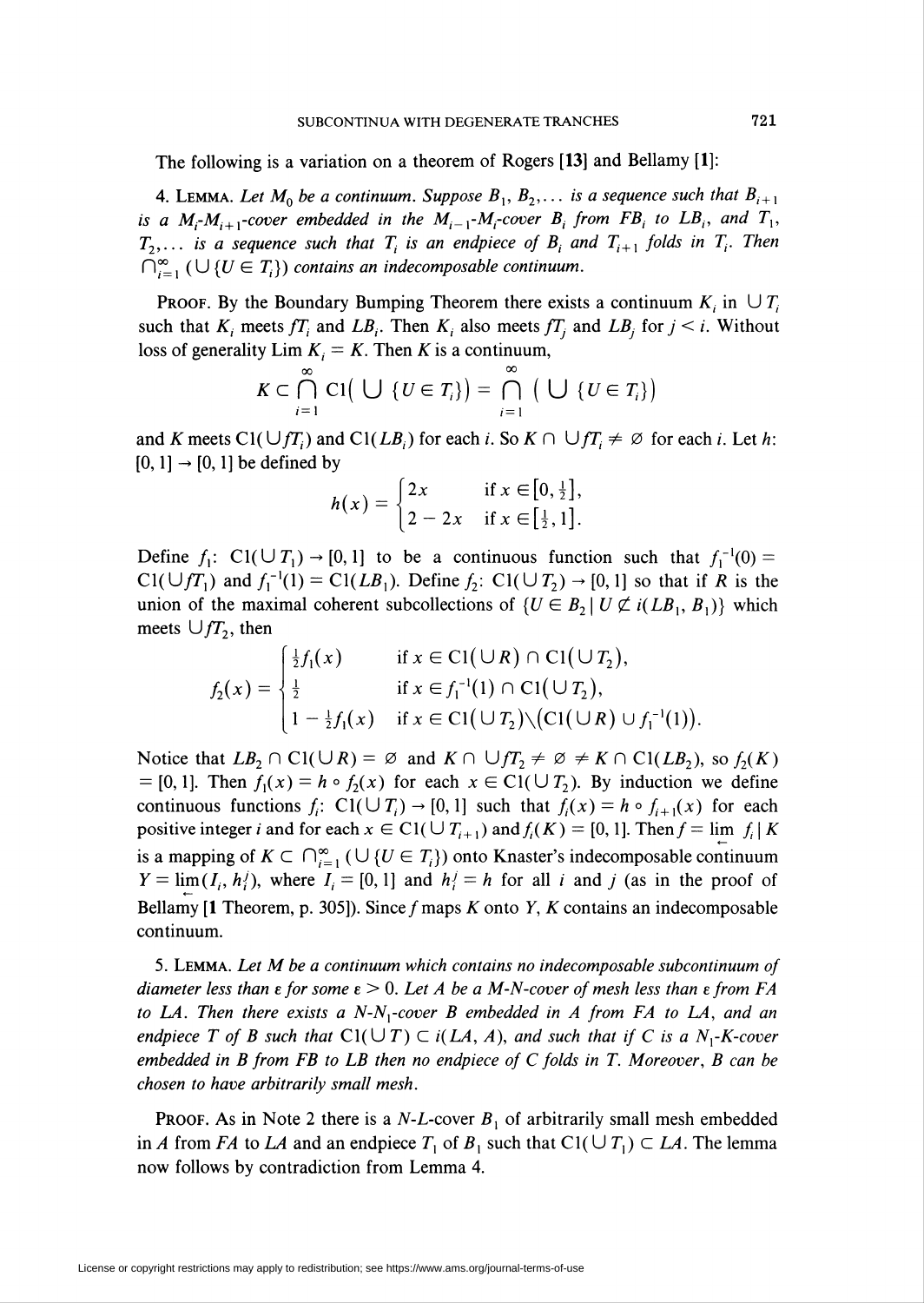3. The main results. The first three results in this section were proved by Thomas in [14] and Mahavier in [9] for the special case of arc-like continua.

6. Theorem. If M is a continuum which contains no indecomposable subcontinuum of diameter less than  $\epsilon$  for some  $\epsilon > 0$  and  $x, y \in M$ , then there exists a subcontinuum K of M irreducible from p to q such that K is locally connected at q,  $d(x, p) \leq \varepsilon$  and  $d(y, q) < \varepsilon$ . In particular, if K is irreducible from p to q' then  $q' = q$ .

**PROOF.** Let  $N_0 = M$ . Let  $\Theta$  be a  $M-N_0$ -cover of mesh less than  $\min\{\epsilon, 1\}$  such that  $y \notin S^7(x,0)$ . Let  $x \in U \in \mathcal{O}$  and  $y \in V \in \mathcal{O}$ . By Note 1 choose  $\langle U, V \rangle \subset \mathcal{O}$ , a continuum  $N_1 \subset \bigcup \langle U, V \rangle$  such that  $N_1 \cap U \neq \emptyset \neq N_1 \cap V$  and  $B_1 = \langle \langle U, V \rangle \rangle$ , a  $N_0-N_1$ -cover from  $FB_1 \subset U$  to  $LB_1 \subset V$ . By Lemma 5 there exists a  $N_1-N_2$ -cover  $B_2$ of mesh less than  $\frac{1}{2}$  embedded in  $B_1$  from  $FB_1$  to  $LB_1$  and an endpiece  $T_2$  of  $B_2$  such that  $Cl(\bigcup T_2) \subset i(LB_1, B_1)$ , and such that if D is a  $N_2$ -K-cover embedded in  $B_2$ from  $FB_2$  to  $LB_2$ , then no endpiece of D folds in  $T_2$ .

By repeated application of Lemma 5 there exist sequences of continua  $N_1, N_2, \ldots$ , covers  $B_1, B_2,...$  and endpieces  $T_2, T_3,...$  such that for each  $i = 1, 2,...$ :

(i)  $B_{i+1}$  is a  $N_i - N_{i+1}$ -cover embedded in  $B_i$  from  $FB_i$  to  $LB_i$ ;

(ii) mesh  $B_i < 1/i$ ;

(iii)  $T_{i+1}$  is an endpiece of  $B_{i+1}$  with  $Cl(\bigcup T_{i+1}) \subset i(LB_i, B_i);$ 

(iv) if D is a  $N_{i+1}$ -K-cover embedded in  $B_{i+1}$  from  $FB_{i+1}$  to  $LB_{i+1}$ , then no endpiece of D folds in  $T_{i+1}$ .

Let  $K = \bigcap N_i$ ,  $\{p\} = \bigcap FB_i$  and  $\{q\} = \bigcap LB_i$ . Then K is a continuum. Since  $B_i = \langle FB_i, LB_i \rangle$  for each i,  $B_i$  is an irreducible cover of every subcontinuum of K which contains both p and q. Since mesh  $B_i \leq 1/i$  it follows that K is an irreducible continuum from  $p$  to  $q$ .

Suppose K is not connected im kleinen at q. There exists  $\delta > 0$  such that  $\delta < \epsilon$  and such that no subcontinuum of K of diameter less than  $\delta$  contains a neighbourhood of q in K. Let Q be the component of q in  $K \cap Cl(B(q, \delta/4))$ , where  $B(q, \delta/4)$ denotes the open  $\delta/4$  ball centered at q. Let  $r \in Q \setminus B(q, \delta/4)$ . Let n be an integer so that  $LB_{n-1} \subset B(q, \delta/4)$ . If for each sufficiently large integer i the maximal coherent subcollection of  $\{U \in B_i \mid C_l(U) \not\subset i(LB_n, B_n)\}\$  which contains  $FB_i$  also contains r in its union, then there exists a component N of  $K\setminus LB_{n+1}$  which contains both p and r. By the irreducibility of K from p to q this would imply that  $K = N \cup Q$  since  $N \cup Q$  is a continuum in K which contains p and q. Thus, q is in the interior of Q in K which contradicts the choice of  $\delta$ . Thus, for some sufficiently large  $m > n$  the maximal coherent subcollection of  $\{U \in B_m \mid C\{(U)\nsubseteq i(LB_n, B_n)\}\}\$ which contains  $FB<sub>m</sub>$  does not contain r in its union. By Lemma 3 there exists a  $N_n$ -K-cover D embedded in  $B_n$  from  $FB_n$  to  $LB_n$ , and an endpiece T of D such that T folds in  $T_n$ . This is a contradiction and the connectedness im kleinen of K at q is proved.

Finally, we show that K is locally connected at  $q$ . Let V be any closed connected neighbourhood of q of diameter less than  $\epsilon$  such that  $p \notin V$ . Let L be the closure of the component of  $K\setminus V$  which contains p. Then  $U = K\setminus L$  is an open set containing q. By the irreducibility of K from p to q,  $U \subset V$  since V is connected. Let N be the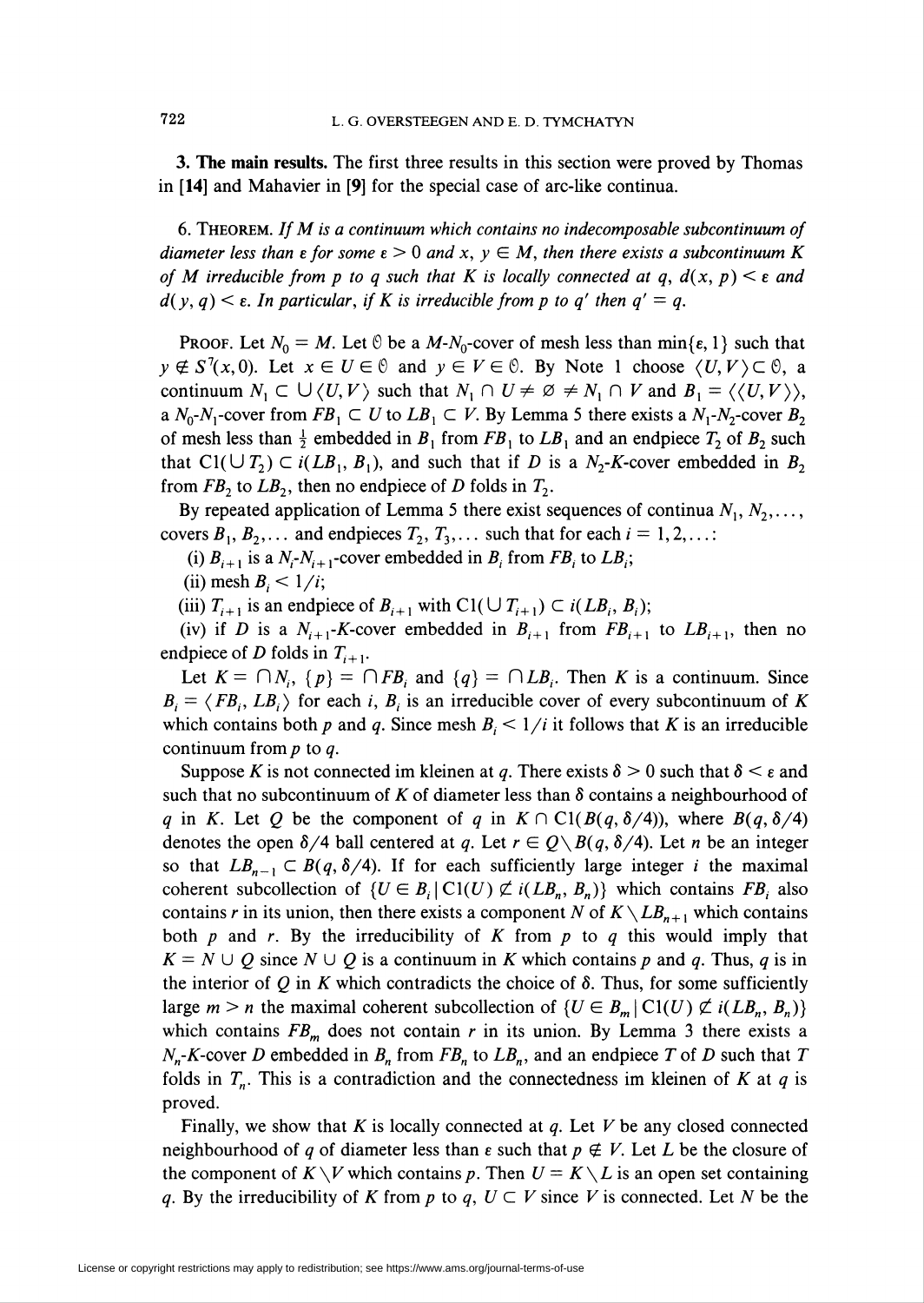component of U which contains q. Then C $\Gamma(N) \cap Bd(U) \neq \emptyset$  and, since  $Bd(U) \subset$ L,  $Cl(N) \cap L \neq \emptyset$ . Moreover,  $Cl(N) \setminus N \subset L$  and, by the irreducibility of K,  $K = N \cup L$ . Hence  $N = K \setminus L = U \subset V$  is a connected open set containing q. This completes the proof of the theorem.

The next corollary gives an affirmative answer to a question of Mahavier (cf. Problem 121, University of Houston problem book).

7. COROLLARY. Let M be a hereditarily decomposable continuum and  $x, y \in M$ . Then for each  $\epsilon > 0$ , there exists a subcontinuum K' of M such that K' is irreducible from x to q for some q with  $d(y, q) < \varepsilon$  and such that  $\{q\}$  is an end-tranche of K.

**PROOF.** Assume M is irreducible from x to y. Let  $f: M \rightarrow [0,1]$  be a finest monotone map with  $f(x) = 0$  and  $f(y) = 1$ . Choose K and  $p \in f^{-1}([0, \frac{1}{2}))$  and  $q \in B(y, \varepsilon) \cap f((\frac{1}{2}, 1])$  as in Theorem 6. Let  $K' = K \cup f^{-1}([0, f(p)])$ .

In [14 and 3] are given examples of hereditarily decomposable arc-like continua  $X$ so that if K is a subcontinuum of X with a degenerate tranche L then L is an end-tranche of  $K$ .

8. COROLLARY. If M is a continuum of type  $\lambda$  which contains no indecomposable continuum of diameter  $\leq \varepsilon$  for some  $\varepsilon > 0$  and such that each tranche of M is a tranche of cohesion, then a dense  $G_8$ -set of tranches of M are degenerate.

**PROOF.** Let  $\Phi$ :  $M \rightarrow [0, 1]$  be a map such that for each  $t \in [0, 1]$ ,  $\Phi^{-1}(t)$  is a nowhere dense subcontinuum of M. Let [a, b]  $\subset$  [0, 1] such that  $a < b$ . By Theorem 6, there exists a continuum  $K \subset \Phi^{-1}([a, b])$  irreducible from p to q such that  $\Phi(p) < \Phi(q)$  and  $\{q\}$  is a degenerate end-tranche of M. It also follows that if  $t \in D = \{s \in [0,1] \mid \Phi^{-1}(s) \text{ is a tranche of continuity}\},\$  then  $\Phi^{-1}(t)$  is degenerate, and it is known (see [8, p. 202]) that D is a dense  $G_8$  in [0, 1].

9. COROLLARY. If  $M$  is an irreducible hereditarily decomposable continuum such that each tranche of M is a tranche of cohesion, then a dense  $G_8$ -set of tranches of M is degenerate.

For any compact metric space M we denote by  $2^M$  (respectively,  $C(M)$ ) the space of all nonempty, compact subsets (respectively, subcontinua) of  $M$  with the topology induced by the Hausdorff metric.

Let M be a continuum and let  $x \in M$ . Then  $\{x\}$  is said to be *arcwise accessible* from  $2^M\setminus C(M)$  (see [11 and 12]) provided there exists an arc A in  $2^M$  such that  $A \cap C(M) = \{x\}$ . The next corollary follows from Theorem 6 and Theorem 4.1 of [3]. It gives a positive solution to a question of Nadler (see [11, 12.19 and 12, 8.1]).

10. COROLLARY. Let M be a hereditarily decomposable continuum. There exists a point  $x \in M$  such that  $\{x\}$  is arcwise accessible from  $2^M \setminus C(M)$ .

In view of Corollary 8 the following question is interesting:

11. *Question*. If  $X$  is an irreducible continuum which admits a continuous monotone decomposition onto an arc, does  $X$  contain hereditarily indecomposable tranches? In particular, does Knaster's continuum in [6] contain tranches which are pseudoarcs?